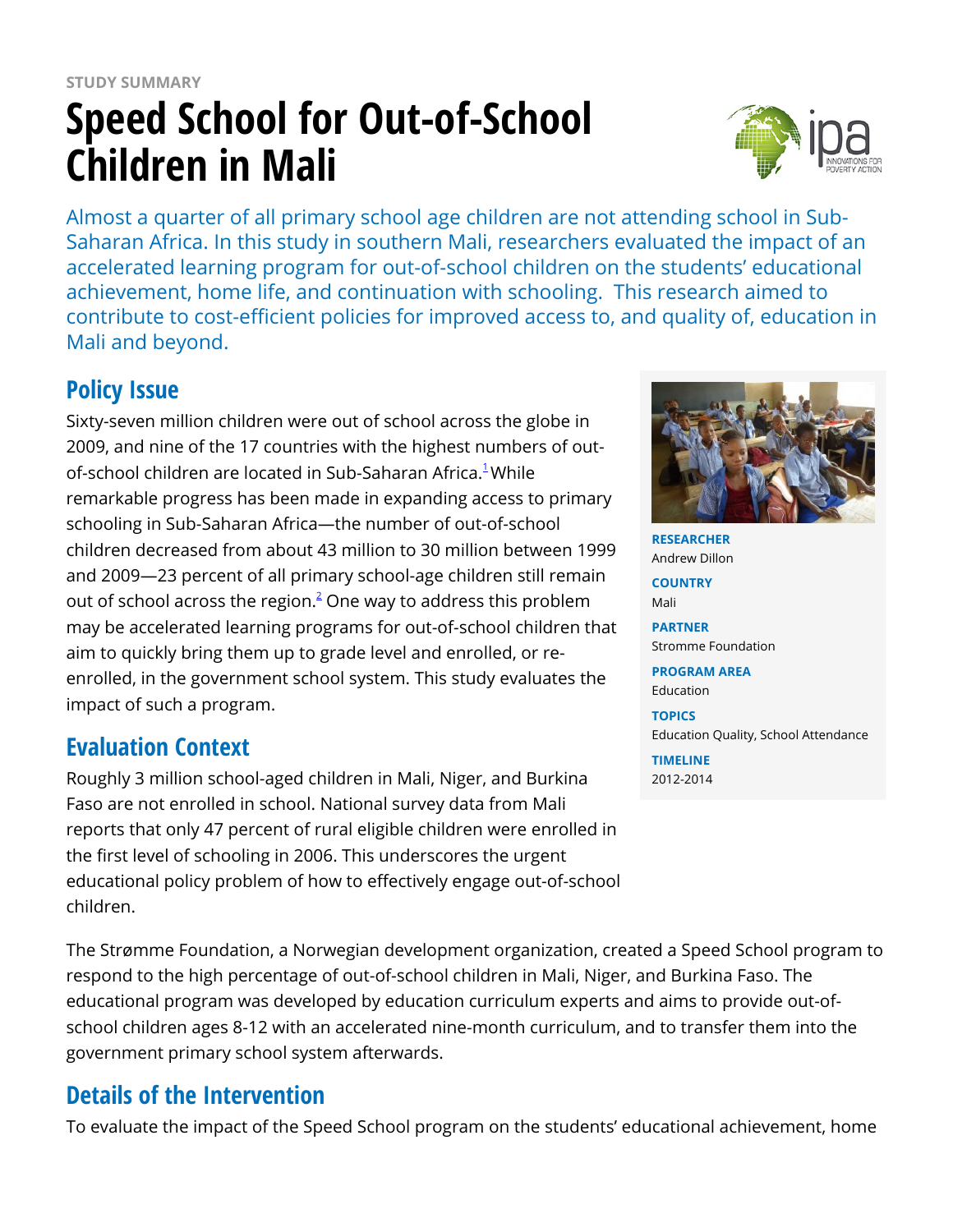life, and continuation with schooling, researchers carried out a randomized evaluation over the course of the 2012-2014 school years in the Koulikoro and Sikasso regions of southern Mali. Seventy-seven randomly-selected villages participated in the study, with 46 receiving the program and 31 serving as the comparison group. IPA collected data on children and households in villages participating in the program and in comparison villages for two years, between mid-2012 and mid-2014.

The Speed School program started with the creation of local Speed Schools Management Committees, consisting of women and men. The committee's role was to advocate for the importance of education, encourage children to attend Speed School regularly, and closely collaborate with parents and teachers, forming a locally-owned education network. Children were taught to read and write in their mother tongue during the first two months, and then an continued with an accelerated curriculum in French. The pedagogical approach was designed to encourage children to actively participate. Teachers offered intensified learning support. At the end of the program, students could enter grades 3, 4 or 5 in the government primary school system, depending on their test scores.

#### **Results and Policy Lessons**

A large majority of out-of-school children completed the nine-month program - 89 percent. On average, the Speed School graduates saw significant gains in math and language skills, putting them on track with their peers, and most of the graduates entered back into the school system.

*Educational achievement:* In French language learning, children in the Speed School program improved by 42 percent relative to the comparison group, allowing them to almost catch up with their peers. In math, they improved by 25 percent, which enabled them to completely catch up with their peers.

The educational effects were different for boys and girls, particularly in math. Girls' test scores in math were lower than boys' before the program began, and boys saw larger increases in math abilities during the program. This effect is detected both in Speed School centers and in public schools.

*Continuation with schooling:* Two-thirds of the Speed School graduates re-entered the school system after the program ended. Among them, three out of four successfully completed their first year back in school.

Cost-effectiveness: The average cost per student for the nine-month program in Mali was US\$172.

In addition, among children who successfully complete the program, the study shows a drop-out rate of the first year in school of about one in four students. It would be important to conduct additional research to identify the causes of this phenomenon. While unfortunate, this phenomenon is in line with other remedial education programs implemented in rural areas.

#### **Sources**

[\[1\]](https://www.poverty-action.org/printpdf/7376#_ftnref1)UNESCO Institute of Statistics. "Out-of-School Children: New Data Reveal Persistent Challenges."